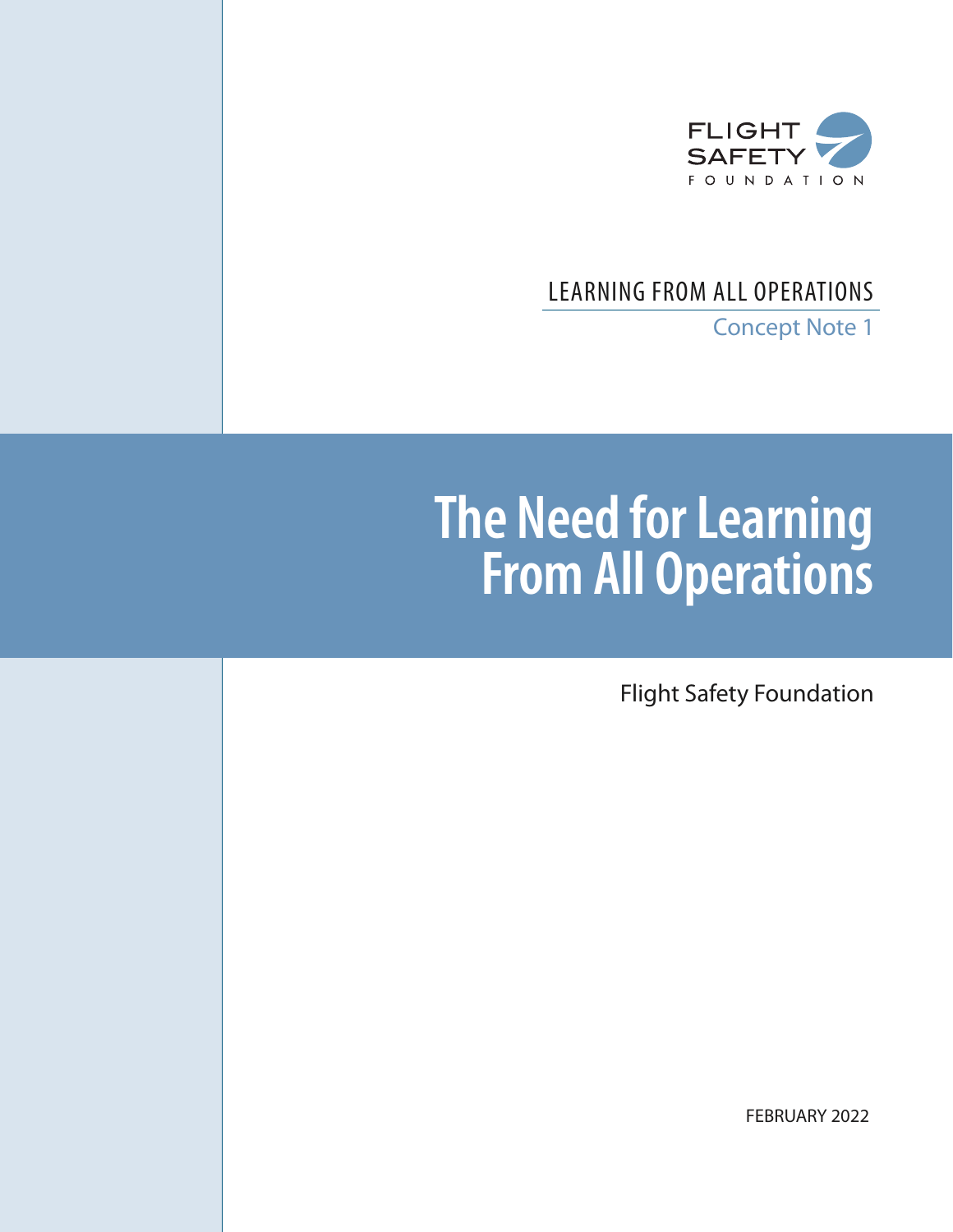

#### **Introduction** 1.

#### **Background**  $1.1$

Flight Safety Foundation is an independent, nonprofit, international organisation exclusively chartered to provide impartial research, education, advocacy, and communications in the field of aviation safety. Founded in 1947, the Foundation brings together aviation professionals from all sectors to help solve safety problems facing the industry. With membership throughout the world, the Foundation brings an international perspective to aviation issues for its members, the media and the traveling public.

The Foundation is in a unique position to identify global safety issues, set priorities and serve as a catalyst to address these concerns through data collection and information sharing, training, safety standards, best practices and toolkits. The Foundation strives to bridge proprietary, cultural and political differences in the common cause of advancing global aviation.

In July 2021, Flight Safety Foundation published a white paper "Learning From All Operations: Expanding the Field of Vision to Improve Aviation Safety." The white paper explains the rationale for, and the benefits to be derived from, learning from all operations, and offers practical examples and lessons learned from airlines and air navigation service providers (ANSPs) that have implemented Learning From All Operations concepts.

#### $1.2$ **Purpose of the concept notes series**

The Foundation acknowledges that in an increasingly interconnected and complex aviation system, it is imperative to learn not only from things that rarely go wrong but also from things that go right (Flight Safety Foundation, 2021). Data collection needs to expand from a focus on hazardous events to analysis of routine operational data.

However, in order to facilitate learning from all operations there is a need for a conceptual framework that incorporates taxonomies and concepts based on the existing risk and hazard terminology but expanded to include resilience and adaptation, best suited for use for both abnormal and normal operations. The suggested framework should be suitable for understanding of work-as-done and for collecting and analysing diverse sources of data on the real-world resilient behaviour of operators.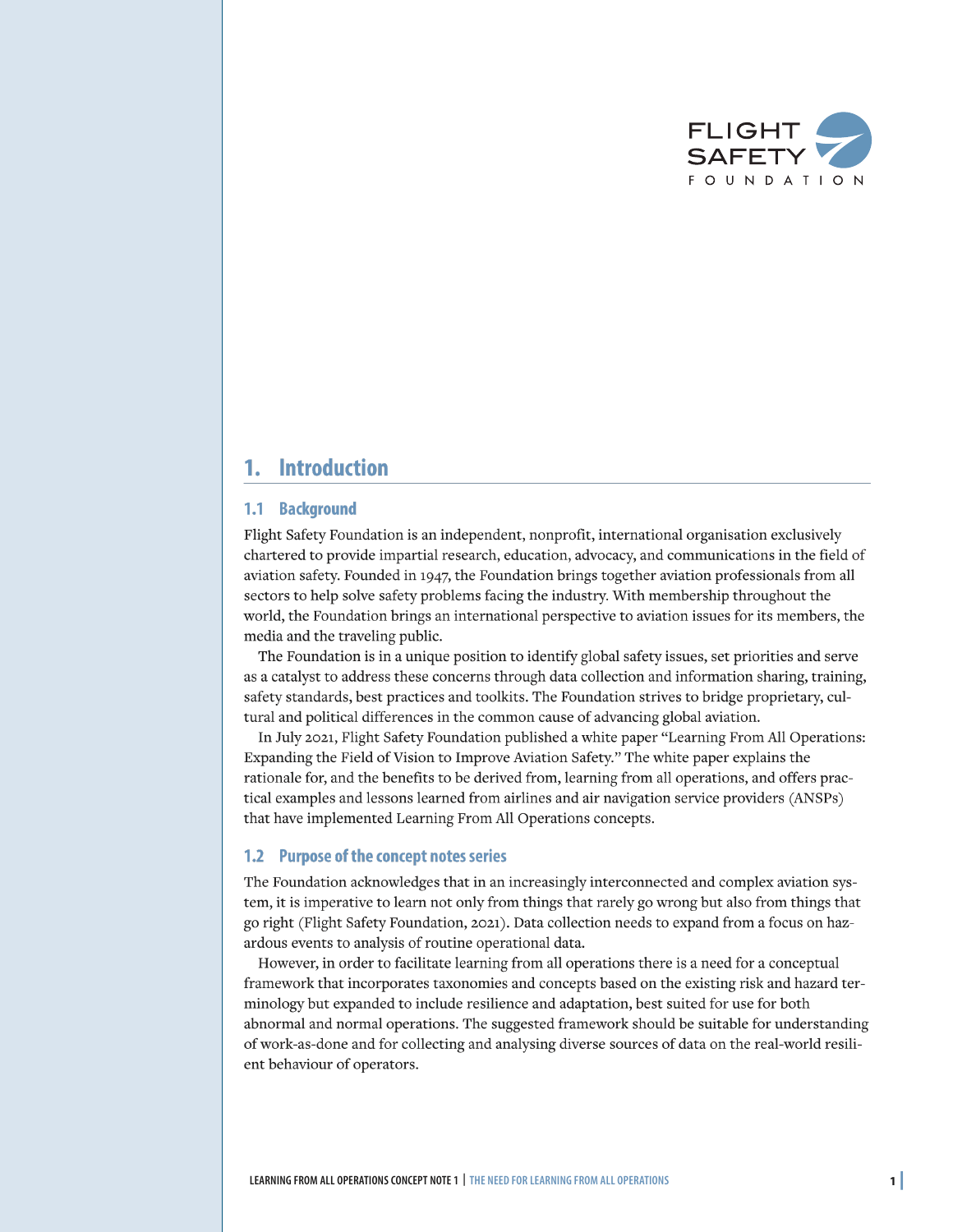This concept note is the first in a series of concept notes that define the Learning From all Operations conceptual framework. The note will be followed by concept notes that cover the following subjects:

- Systems approach for Learning From All Operations.
- Operations limits assumption and safety envelope.
- Manifestations of resilience.
- Foundation's three forces model of system adaptation.
- Mechanisms of operational resilience.
- Learning dimensions.

# **2. The Need for Expanding the Learning Beyond Failure**

Most aviation organisations have implemented safety management systems (SMS). The main goals of an SMS are to identify hazards and proactively manage risks to an acceptable level. This focus on hazards and risks has led to the development of sophisticated processes for data collection, such as safety reporting systems and flight data monitoring. This approach, however, typically focuses on the absence of safety, rather than on its presence (Flight Safety Foundation, 2021). There are at least five different reasons that necessitate extending the safety learning beyond learning from hazards and risk and towards Learning From All Operations:

- The need to have representative and timely learning.
- The need to see failures in the correct perspective.
- The need to expand learning beyond explicit knowledge.
- The need to counterbalance negativity bias.
- The need to learn from processes as well as from outcomes.

#### **2.1 The need to have representative and timely learning**

Commercial aviation has an exceptional safety record. And the better we are in reducing the rate of accidents and serious incidents the less we will have to learn from if our learning comes predominantly from undesired events. In a way, we are becoming victims of our success.

While there is much to be learnt from unwanted events such as incidents, learning must wait for something to happen. Learning only from rare events means that learning only occurs rarely (Flight Safety Foundation, 2021). We can resolve this impediment to learning in three different ways:

• We can learn richly from low frequency events by treating unique events (incidents, accidents or hazards) as detailed stories rather than single data points (March, 1991). A single event can raise different interpretations if seen from the perspective of different expertise, cultural background or through another type of diverse lens. Aggregating across these different interpretations is one way of learning from low frequency events. Another way is by seeing every unique historical event as a collection of micro events. In this sense, the learning potential of any historical event is in seeing the interconnections of the micro events. Finally, sometimes even statistically insignificant events can bring valid information challenging some of our safety assumptions — for example we may discover previously unknown and unaccounted for patterns, hazardous scenarios or causal and contributory factors.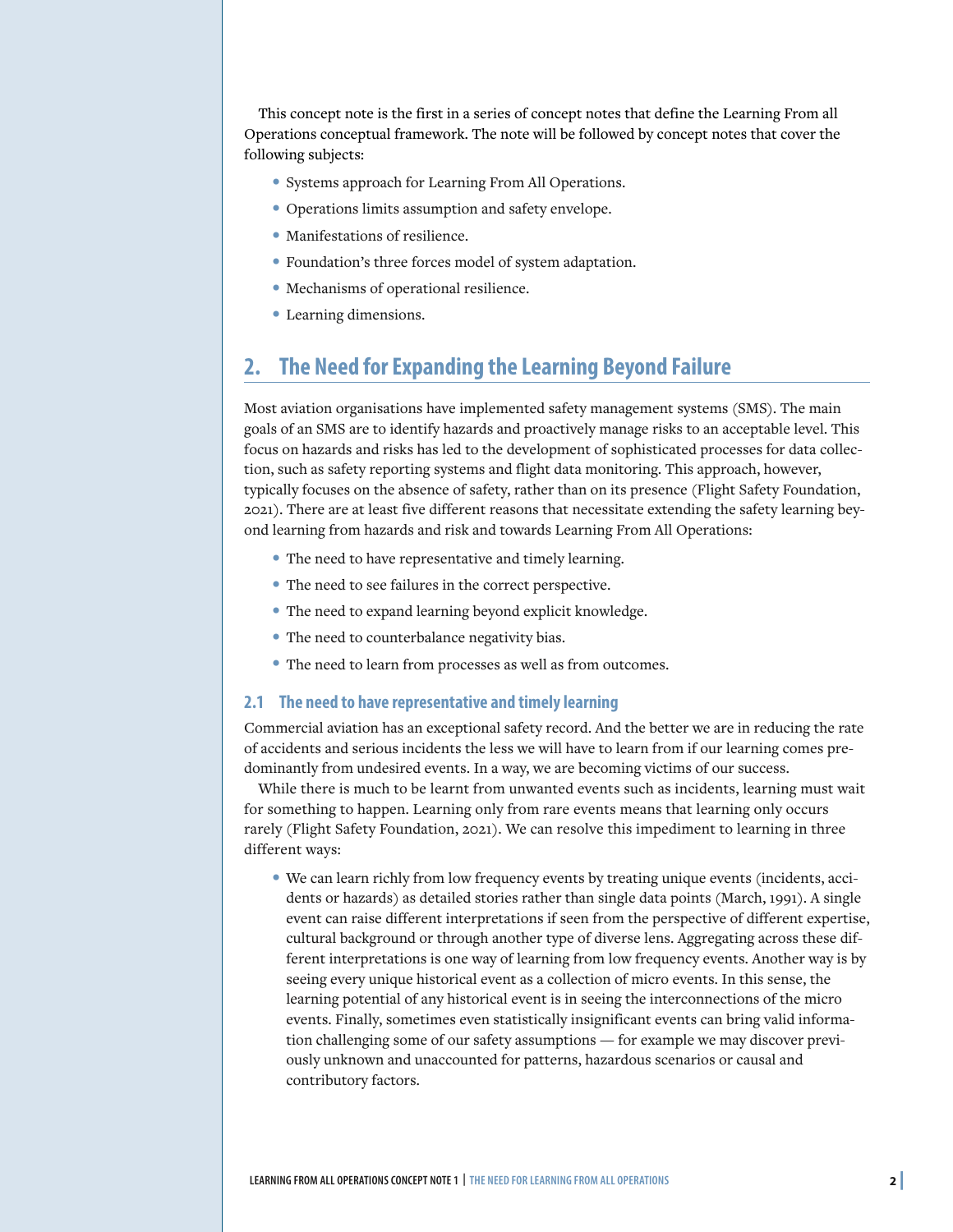- We can start pooling and learning from larger sets contributed by many operators, aviation segments and geographical regions. Industry programs like the Aviation Safety Information Analysis and Sharing (ASIAS) system in the United States, Data4Safety (D4S) (U.S. Department of Transportation, 2021) in Europe and the International Air Transport Association's (IATA) Flight Data eXchange (FDX) are examples of successful learning from larger scales through pooling and analysis of information from multiple actors. Typically, the larger scale of these programs is complimented by lower, local-level positioning like benchmarking at a regional, airport level, benchmarking against other operators with similar/same aircraft types or through trend analysis for evolutions in time.
- We can enlarge the learning to involve more than just failures or undesired outcomes. Unwanted events are not necessary for learning (Flight Safety Foundation, 2021). It is easy to learn about problems and opportunities from the ordinary, if only we pay attention to it. And there is no need to wait, because it happens all the time. If you don't pay attention to everyday work, slow changes may not be recognised before an unexpected — and usually unwanted — event occurs. And often slow and fast changes do not happen without preceding, weak signals that can be scanned for and diagnosed early. Learning from all operations helps organisations to see changes to patterns in everyday work and can help us understand our resilience and vulnerabilities. Moreover, knowing well the entire spectrum of operations can help us be proactive and predictive by mentally extending the present to some possible hypothetical scenarios.

Learning From All Operations promotes all three approaches for enlarging our learning that are described above. And the name says it — it is about learning from all operations, not only from failure and not only from success. It is about learning as an individual as well as from the experience and knowledge of others.

Supporting timely learning is especially important for systems where tasks or functions are automated. People are intrinsically adaptive and when they perform a task or a function they naturally adapt to the changing context. When tasks are automated, system adaptations to change are still needed but the humans may not always be in the loop to successfully provide those adaptations. Because of that there is a need for the systems to monitor the evolution of the environment and the change of the context, for example through leading indicators, and to detect early the need for adapting the system operations.

Learning helps systems to anticipate and manage pressures that can be expected, and it can also help systems to build capacity and address vulnerabilities for events that cannot be expected. Learning from localised adaptations and resilience processes that were successful in managing surprise helps to cope with the unexpected events.

### **2.2 The need to see failures in the correct perspective**

The importance of something is only possible to judge when it is seen in perspective. To have perspective we will need to learn about the entire spectrum of 'things' and to learn continuously in time. This means to consider realised events, or events that happen, as drawn from a distribution of possible events. In this way a true understanding requires attention to the whole distribution of possible events, including those that did not occur. This is what we call Learning From All Operations.

Let us, for example, look at incidents over a defined time period for two ATC sectors — sector BLUE and sector RED. Over the specified period, sector BLUE had 30% of its incidents during level flight and 70 percent during climb or descent. Sector RED, however, had only 50 percent of its incidents during level flight and the other 50% during climb or descent. The question facing the ATC centre management is what to prioritise. Which of the two sectors, BLUE or RED, has a bigger problem with aircraft in vertical movements?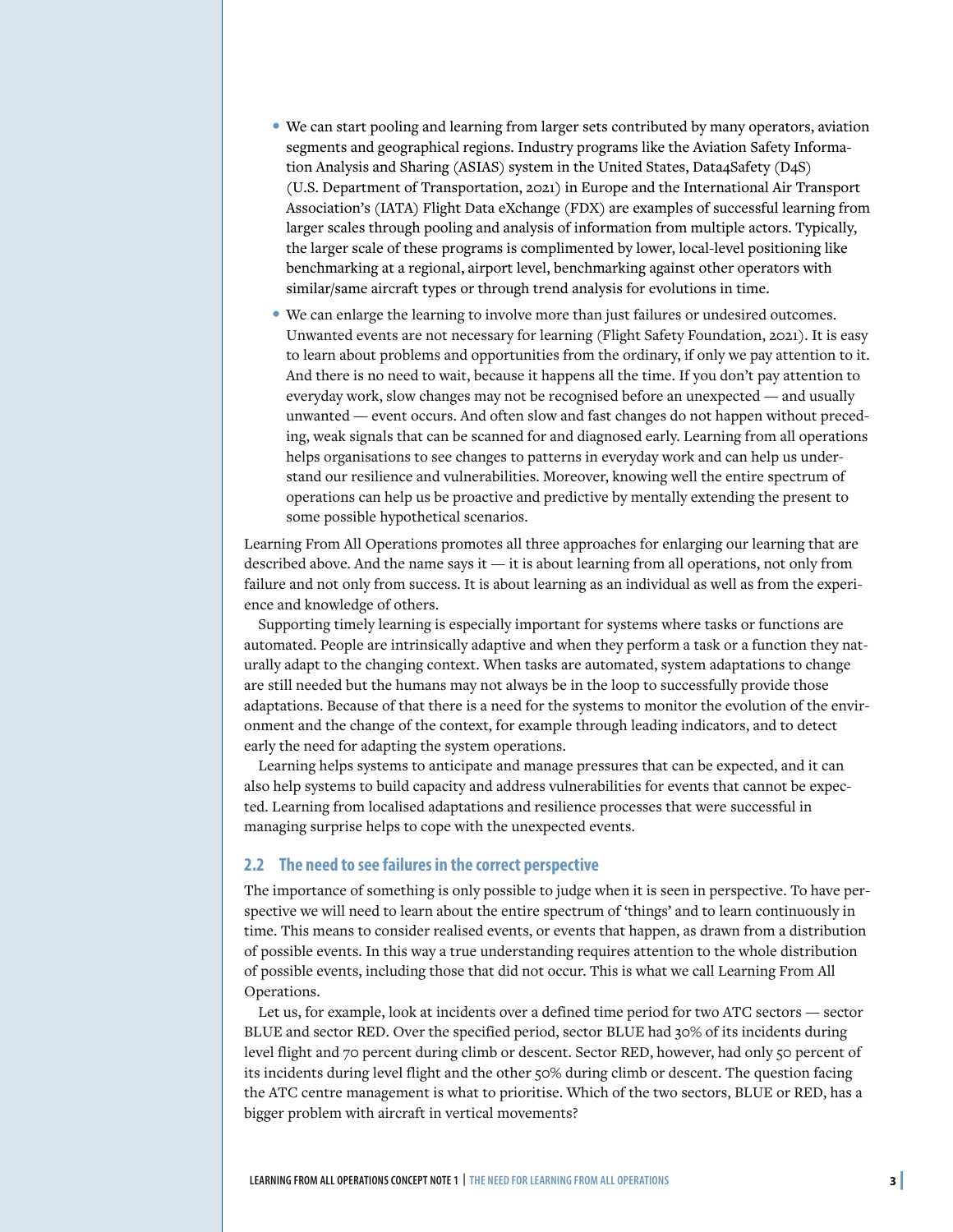Very often when this question is presented to audiences during workshops the predominant answer is that sector BLUE should be the priority for the risk of aircraft in vertical movement. This answer does not account for the overall frequency of a phenomenon in each sector — also referred to as the 'base rate'. Imagine that, for ATC sector BLUE, traffic is in level flights for 30 percent of the flight time and in climb or descent for 70 percent of the flight time. For sector RED, the traffic is in level flight for 90 percent of the flight time, and in climb or descent for 10 percent of the flight time.

What do these traffic distributions tell us? It appears that for sector BLUE 70 percent of the flight time 'produces' exactly 70 percent of the incidents while for sector RED only 10 percent of the flight time 'produces' 50 percent of the incidents. Maybe our priority in terms of vertical movement risk should be sector RED. These base rates of the frequency of flight time spent in level flight and in climb or descent for each sector provide the perspective necessary to interpret data about the frequencies of incidents.

Base rates are an important component of many safety management decisions, and, by definition, come from monitoring and learning from all operations.

#### **2.3 The need to expand learning beyond explicit knowledge**

SMS relies predominantly on information based on the explicit knowledge of individuals. Explicit knowledge is knowledge that we know that we know. We can easily explain what we know in case we are asked. Within an SMS the explicit knowledge comes from the submitted safety reports, from the hazard and risk analyses and from automated data monitoring processes like flight data monitoring/flight operations quality assurance exceedance events analysis.

Yet, individual knowledge includes more than the explicit knowledge that we can easily articulate, write down, and share (Klein, 2009), (Kahneman & Klein, 2011). Individual knowledge also includes implicit and tacit knowledge. A large part of the expertise of professionals is outside their explicit knowledge — it is sometimes even an intuitive form of knowledge or something that we do not know that we know (Kahneman, 2003), (Klein, 2009).

It is important for an SMS to capture as much as possible from the safety knowledge of individuals. Relying only on explicit knowledge is not simply less efficient — it can be dangerous to base safety management only on knowledge that individuals can easily report. First, critical details that affect system performance may not be obvious to the reporter. Second, many factors that affect human performance are simply not open to conscious inspection, therefore our introspections about how we perform can be wrong without realising it. Thus, while explicit knowledge represents one important source of information about what happens, it is inherently incomplete and can be inaccurate. The Learning From All Operations framework promotes capturing all types of individual knowledge and cross-learning at team and organisational levels including through monitoring, observation and identification of weak signals.

Moreover, if we want to automate a certain task that is currently performed by people it will be safety critical to base our operational requirements and technical specifications not only on what people tell us they do (Holbrook at al., 2019). Instead, we will need to compliment the people's account of their work with careful observations and data collection covering the entire spectrum of the task performance distribution.

Understanding the ways in which people contribute to safety can facilitate system design that balances the interactions between people, technology and procedures. Without this understanding, the full benefits of automated or autonomous systems will not be realised.

#### **2.4 The need to counterbalance our negativity bias**

People have a propensity to react more strongly to negative outcomes than to positive outcomes (Kahneman, 2011). This may be an evolutionarily adaptive strategy whereby organisms that were better attuned to bad things were more likely to survive threats, or simply that the evolutionary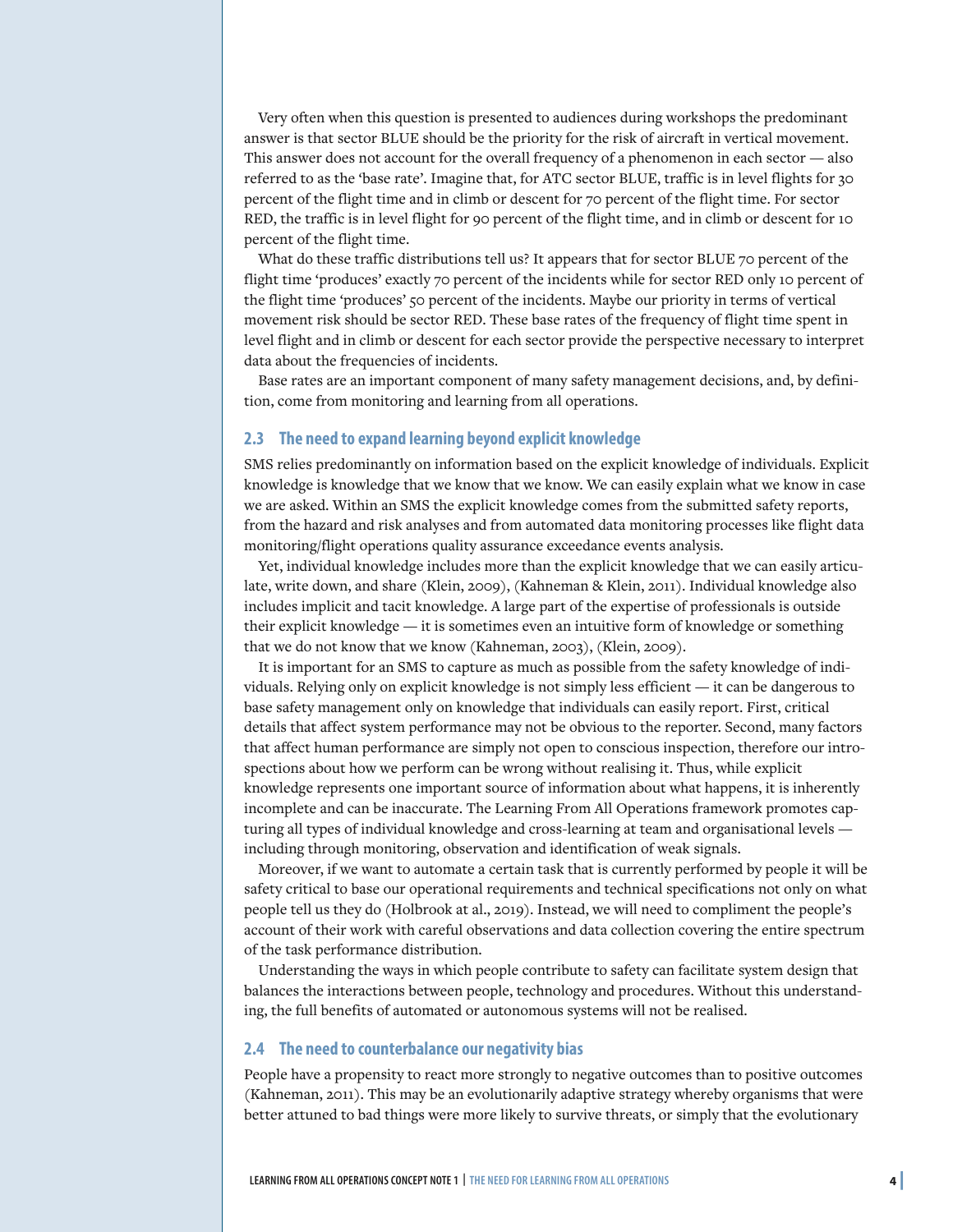survival benefits of positive events were outweighed by the survival decrements of negative events (Lazarus, 2021). This asymmetry may make us likely to pay more attention to how work fails compared to how work succeeds. Bad impressions that we form from the processes of incident investigation, hazard identification and risk analysis are quicker to form and are more persistent than the good impressions formed from successful hazard prevention, recovery or mitigation. By nature, we are biased to process more thoroughly the information associated with the risk than the information about resilience. The conceptualisation of negativity is more elaborate and complex than that of positivity. When we assign importance only to negative events, then positive events become invisible — the tragedy that is averted is a non-event.

To counteract the effect of this intuitive bias in the way we manage aviation safety we need a deliberate action to look into the positive outcomes.

### **2.5 The need to learn from processes as well as from outcomes**

The sources of success and failure are sometimes very similar — under demands and resources pressures systems adapt to fulfil their objectives (Hollnagel, 2014). Individuals, teams, and organisations routinely adjust their performance to match current demands, resources, and constraints of the system. These adjustments are based on an understanding of the system at that moment in time, and that understanding comes from what we learn about the system (March, 2010).

In this way good process sometimes leads to bad outcome, and also bad process can have a good outcome. This means that a good outcome can have both good and bad process as precursors. We need to consider not only bad outcome but good ones, we need to learn from all types of processes and not trigger our learning based only on the negative outcome.

In fact, some actual adaptations can, in hindsight, be associated with successful or unsuccessful outcomes. Learning from everyday work helps organisations understand the adaptations personnel make to keep the system operating. Rather than looking at initiating events in isolation and trying to find and propose probable causes, it is recognised from the beginning that the same event most likely will have happened before and that it usually will have gone well. It is important to understand how that happened, since it makes it easier to understand why it did not work now.

Additionally, learning from everyday work builds on processes that are already strong (Flight Safety Foundation, 2021). By looking at all operations, we can see what works well and why. In any part of an organisation, there are good practices that need to be preserved, reinforced, extended and expanded. To do this, we must highlight them and understand them.

## **3. Continuous Learning at Three Levels**

In the previous section we argue about the need for Learning From All Operations. Here, the Foundation proposes an approach to Learning From All Operations that is scalable, enabling large and small organisations to synergise with their existing safety programs (Flight Safety Foundation, 2021). This approach calls for a review of the activities and processes and extends their scope to learn from all operations. Reporting could include good practices, investigations could look into what worked well, and safety monitoring could be done across the entire performance distribution.

The purpose of learning from all operations is to understand how work is actually done and how personnel cope with the challenges they typically encounter. Understanding the choices that personnel make when things go well, and why they make those choices, makes it possible to understand why things that usually go well can also occasionally go wrong.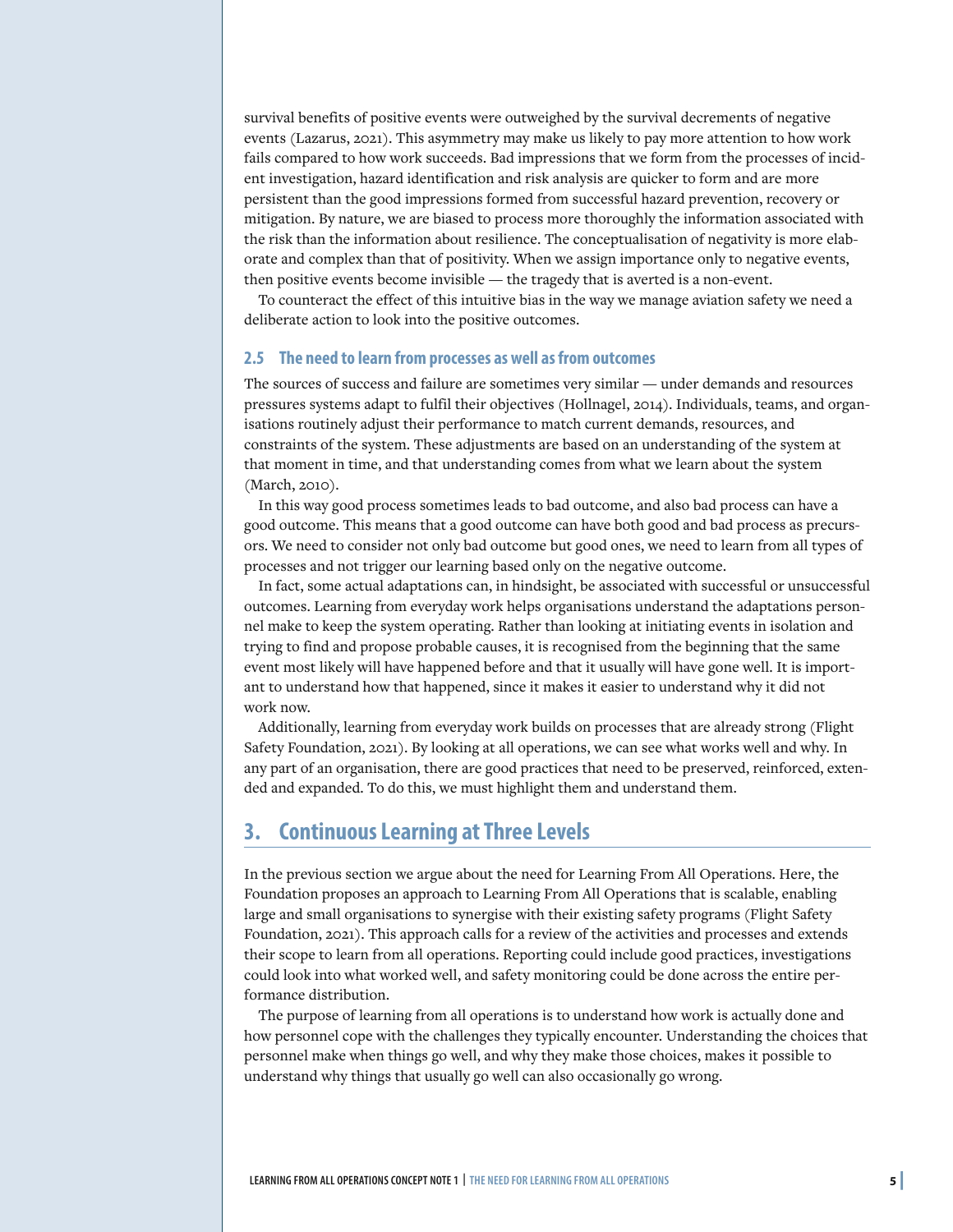The Learning From All Operations approach emphasises harnessing the good practices and strengths in an organisation. Learning from all facets of everyday events and operations is key for timely detection of safety issues and reinforcement of strengths.

Learning takes place at individual, team and organisational levels (Flight Safety Foundation, 2021). The results of learning are expressed on the individual level (skills, competence) as well as on team and organisational levels — such as how work is organised, physical environment, instructions, training, processes and standards.

The interdependencies among the three levels of learning are shown in Figure 1.



## *Figure 1*

**Individual learning:** On the individual level, personnel learn directly from their work. In fact, individual learning happens virtually all the time — it can be implicit or explicit, occur as a result of success or failure, and follow easy or difficult tasks.

**Team learning:** On the team level, learning reflects the experiences of the individuals as well as of the team as a whole. More time and resources are obviously needed, but learning is still closely coupled to the actual work and therefore is specific to the situation. Learning on the team level may, however, also slowly become more formalised and subject to organisational policies and procedures. This changes learning from being direct or personal to something indirect or mediated; the latter requires more time and resources.

**Organisational learning:** Learning on the organisational level is typically based on generalised rather than actual experiences. The outcome is usually expressed in terms of the organisation's norms and policies. However, organisations have a key role in facilitating the individual and team learning which are the drivers for organisational learning.

There are interdependencies across all three levels of learning. It is important to understand that at each level, learning takes place in a different manner. Learning From All Operations refers not only to expanding our understanding of safety-relevant occurrences, to include those that go well, but also to expanding learning opportunities at the individual, team and organisational levels. The interdependencies across these levels create opportunities for developing insights about how organisations facilitate or hinder individual learning, transfer learning across levels and overall system performance.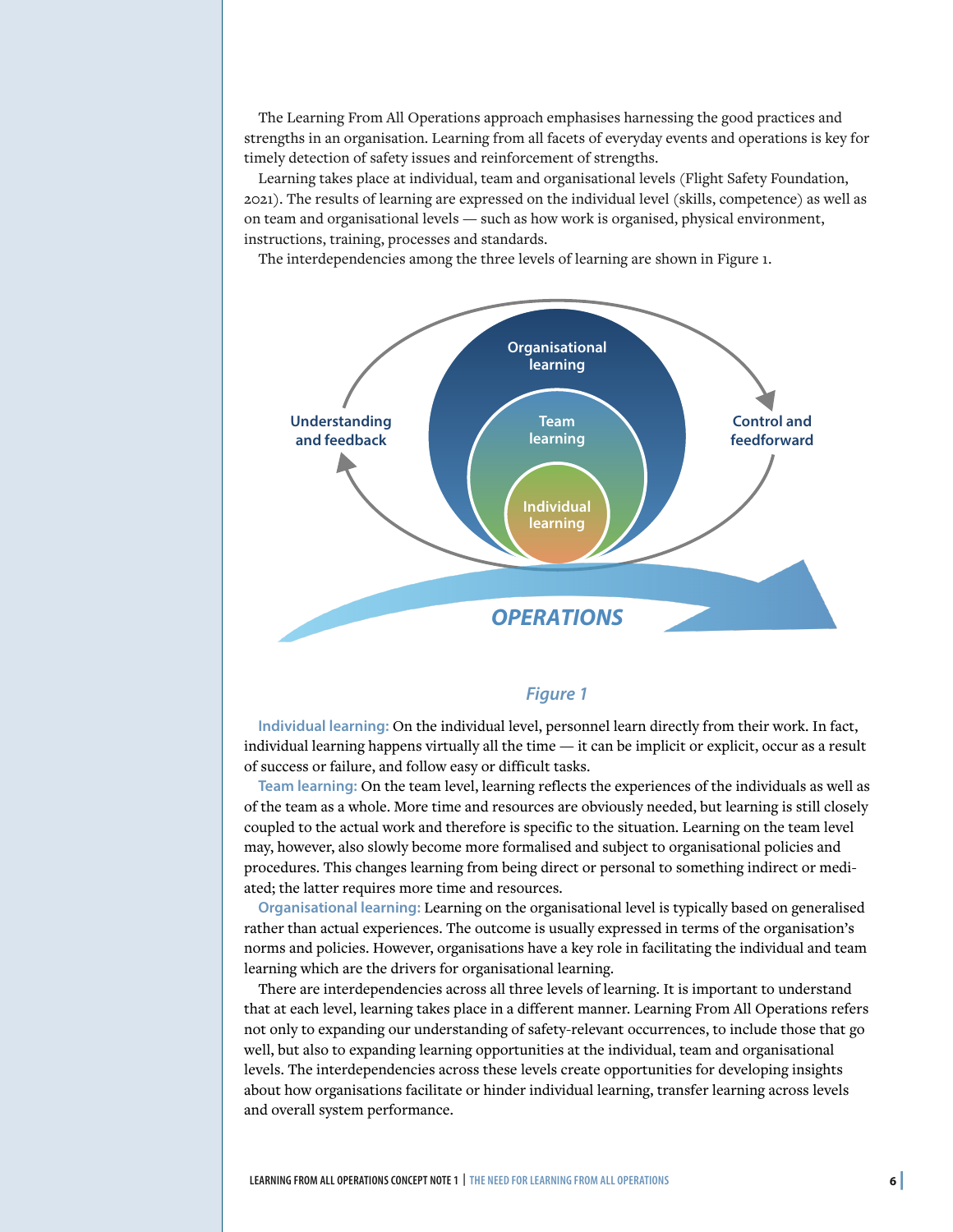There are challenges for Learning From All Operations posed by the independencies of the three levels of learning and challenges brought by the need to bridge the concepts based on the existing risk and hazard terminology but expanded to include resilience and adaptation. These challenges are addressed by adopting a systems approach. The next concept note from this series defines the systems approach perspective used for Learning From All Operations.

# **Acknowledgements**

This work was funded under grant and cooperative agreement 80NSSC21M0187 from the National Aeronautics and Space Administration's System-Wide Safety Project, part of the Aeronautics Research Mission Directorate's Aviation Operations and Safety Program.

This note was drafted by Tzvetomir Blajev from FSF and by Dr. Jon Holbrook from NASA. Thank you to the members of the Flight Safety Foundation's Learning From All Operations Working Group, who contributed to the ideas and clarity of this report: Valerie Stait, Cathay Pacific Airways, Captain Tom Becker, TUI Fly, Captain Nick Peterson, American Airlines and Captain Bertrand de Courville.

Suggested citation: Flight Safety Foundation. (2022). [Learning From All Operations Concept](https://flightsafety.org/toolkits-resources/learning-from-all-operations/) [Note 1: The Need for Learning From All Operations](https://flightsafety.org/toolkits-resources/learning-from-all-operations/).

## **References**

- Flight Safety Foundation. (2010, October 27). Using "Positive" Human Factors Data (OGHFA BN). Retrieved from SKYbrary.aero: [https://skybrary.aero/articles/using-](https://skybrary.aero/articles/using-%E2%80%9Cpositive%E2%80%9D-human-factors-data-oghfa-bn) [%E2%80%9Cpositive%E2%80%9D-human-factors-data-oghfa-bn](https://skybrary.aero/articles/using-%E2%80%9Cpositive%E2%80%9D-human-factors-data-oghfa-bn).
- Flight Safety Foundation. (2021, July). Learning From All Operations: Expanding the Field of Vision to Improve Aviation Safety. Retrieved from [https://flightsafety.org/toolkits-resources/](https://flightsafety.org/toolkits-resources/special-reports/) [special-reports/.](https://flightsafety.org/toolkits-resources/special-reports/)
- Holbrook J. B., Stewart, M. J., Smith, B. E., Prinzel, L, J., Matthews, B. L., Avrekh, I., Cardoza, C. T., Ammann, O. C., Adduru, V., & Null, C. H. (2019). Human performance contributions to safety in commercial aviation. NASA/TM-2019-220417. Retrieved from: [https://ntrs.nasa.gov/](https://ntrs.nasa.gov/api/citations/20190033462/downloads/20190033462.pdf) [api/citations/20190033462/downloads/20190033462.pdf.](https://ntrs.nasa.gov/api/citations/20190033462/downloads/20190033462.pdf)
- Hollnagel, E. (2014). Safety-I and Safety-II: The Past and Future of Safety Management. England: Ashgate. doi:[https://doi.org/10.1201/9781315607511.](https://doi.org/10.1201/9781315607511)
- International Civil Aviation Organization (ICAO). (2016, July). Annex 13 to the Convention on International Civil Aviation: Aircraft Accident and Incident Investigation. 11th. Montreal, Canada: ICAO.
- International Civil Aviation Organization (ICAO). (2016, July). Annex 19 to the Convention on International Civil Aviation: Safety Management. Second. Montreal, Canada.
- International Civil Aviation Organization (ICAO). (2018). Doc 9859: Safety Management Manual. Fourth Edition 2018. Montreal, Canada.
- Kahneman, D. (2003, December). Maps of Bounded Rationality: Psychology for Behavioral Economics. The American Economic Review, 93(5), pp.1449–1475.
- Kahneman, D., & Klein, G. (2009, September). Conditions for Intuitive Expertise: A Failure to Disagree. American Psychologist, 64(6), pp. 515–526. doi: [https://doi.org/10.1037/a0016755.](https://doi.org/10.1037/a0016755)
- Kahneman, D. (2011). Thinking, Fast and Slow. Farrar, Straus and Giroux.
- Klein, G. (2009). Streetlights and Shadows: Searching for the Keys to Adaptive Decision Making. Cambridge, MA: The MIT Press.